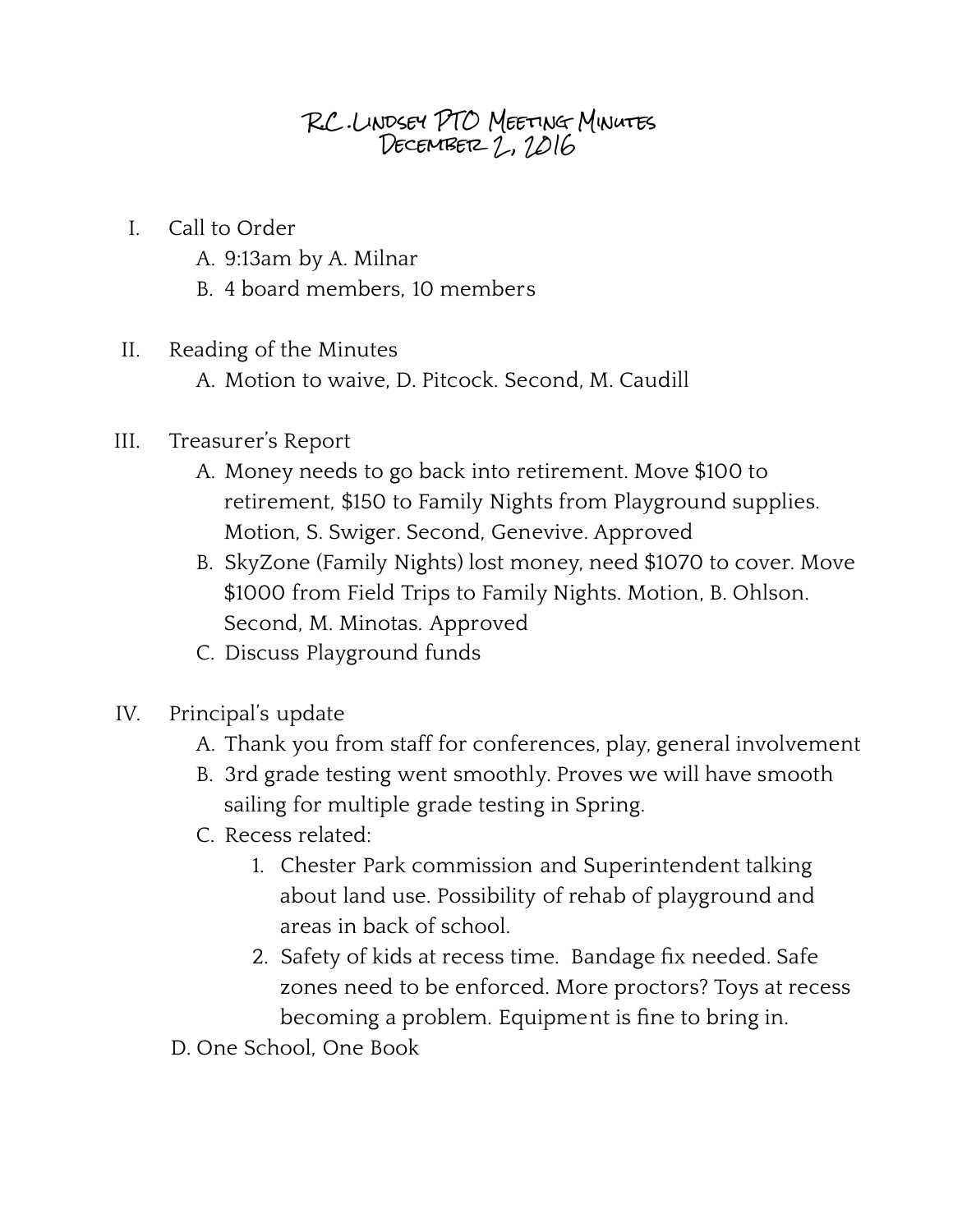E. Student Recognition, try to grow program. Steering committee is working to make Caught being Good and ACE awards are improved.

- V. Old Business
	- A. Book Fair done and done
	- B. Veteran's Day great day for kids and veterans alike. Food was not quite enough, but that can be manipulated
	- C. SkyZone Awesome idea in theory. Those that attended loved it. BUT, we lacked numbers, so we lost quite a bit of money. Not enough communication overall.
	- D. Shrek, Jr. YAH! We had to buy microphones with PTO money, but getting reimbursed from Drama account.
- VI. New Business
	- A. Holiday Shop! Dec 5-9 Decorating Today!!!
	- B. Donuts @ Dawn! Dec 8, 9 Help is still needed
	- C. Holiday Parties, Dec 19. Full length newer movie. Combine classes (K/1, 2/3 , 4/5). Water, popcorn, sugar cookie. Pajamas allowed
	- D. Storage Unit
		- 1. \$800 thru next Nov. Possibility of pro-rating if we purchase something before then. Insurance prices caused our price to go up.
		- 2. Shed purchase at Costco? What is needed from Russo?
		- 3. Used for Drama and PTO
	- E. Science Night in association with Westwood (Mrs. Laubscher)
		- 1. 24 stations
		- 2. High School volunteers
		- 3. District wants to buy an Astro Lab. Looking for some cash, probably. No numbers yet, we will wait...

F. Thanks to all for your hard work. Special recognition to Meg Minotas!

G. Book Lunch Bunch